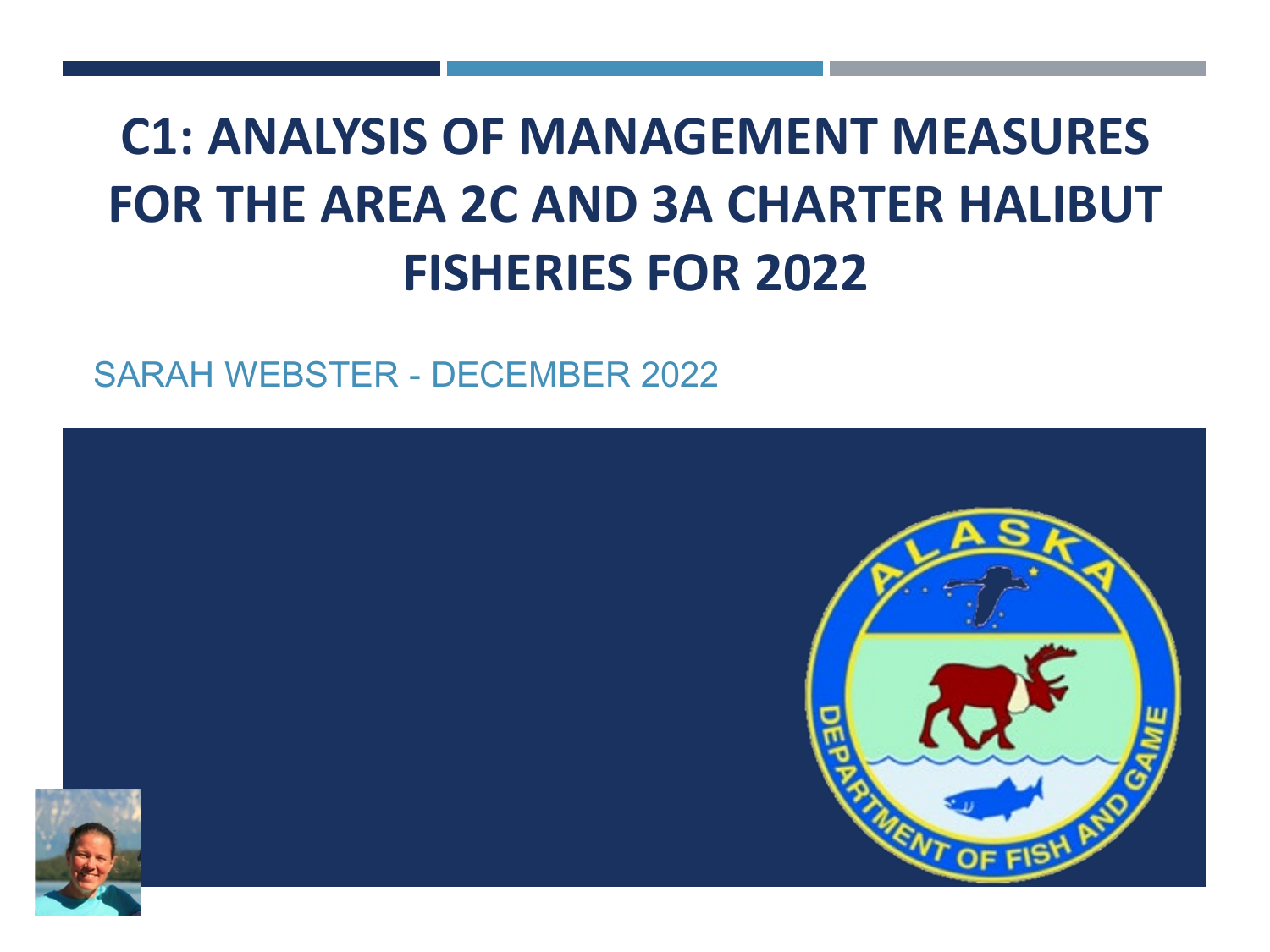# FISHERY REVIEW THROUGH 2021





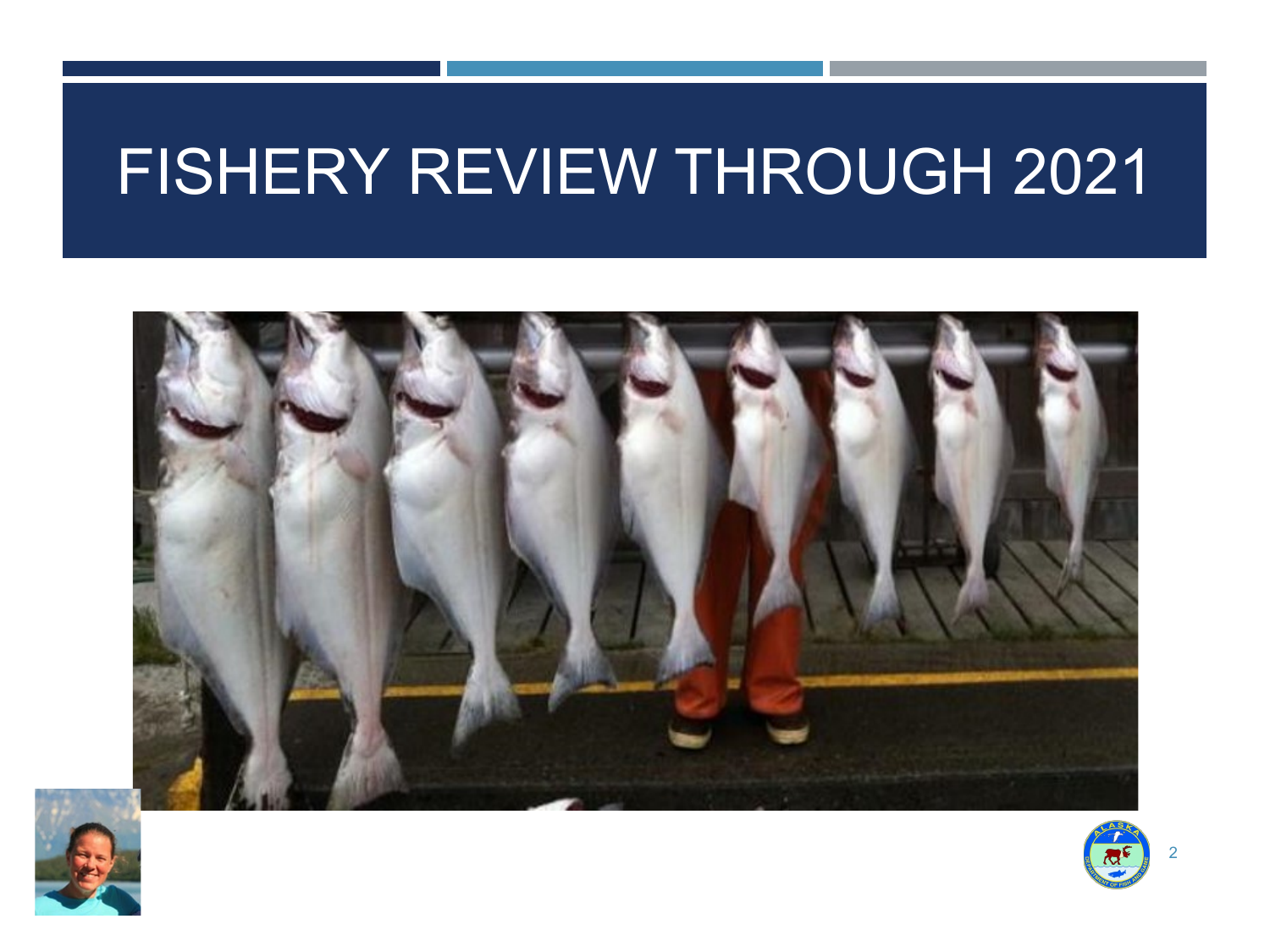### PRELIMINARY CHARTER ESTIMATES FOR 2021

|      | Mean        | <b>Harvest</b>  |            | Release        | Total         |                 | Overage | Overage |
|------|-------------|-----------------|------------|----------------|---------------|-----------------|---------|---------|
| Area | Weight (lb) | $(no.$ fish $)$ | Yield (lb) | Mortality (lb) | Removals (lb) | Allocation (lb) | (lb)    | $\%$    |
| 2C   | 14.48       | 77.287          | 1.119.442  | 34,737         | 1,154,179     | 810,000         | 344,179 | 42.5%   |
| ЗA   | 13.23       | 184,160         | 2,436,779  | 17,622         | 2,454,401     | .950,000        | 504,401 | 25.9%   |

2021 Regulations:

 $2C -$ 

- One fish bag limit
- Reverse slot size limit of less than or equal to 50 inches or greater than or equal to 72 inches

 $3A -$ 

- Two fish bag limit: one fish of any size, one fish less than or equal to 32 inches
- One trip per vessel per day and per charter halibut permit per day

3

• Wednesdays closed to retention of halibut

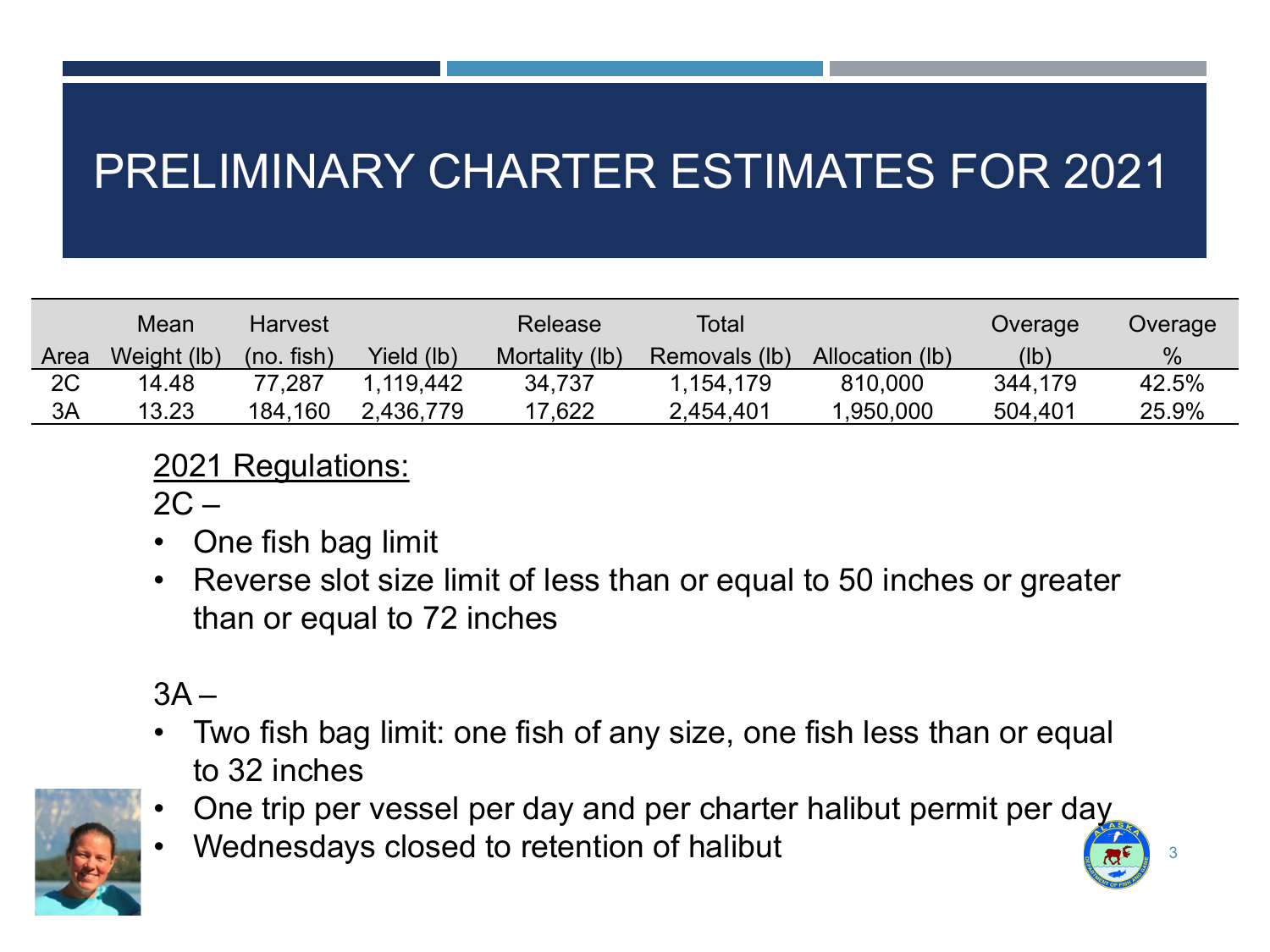### 2C CHARTER HALIBUT REMOVALS

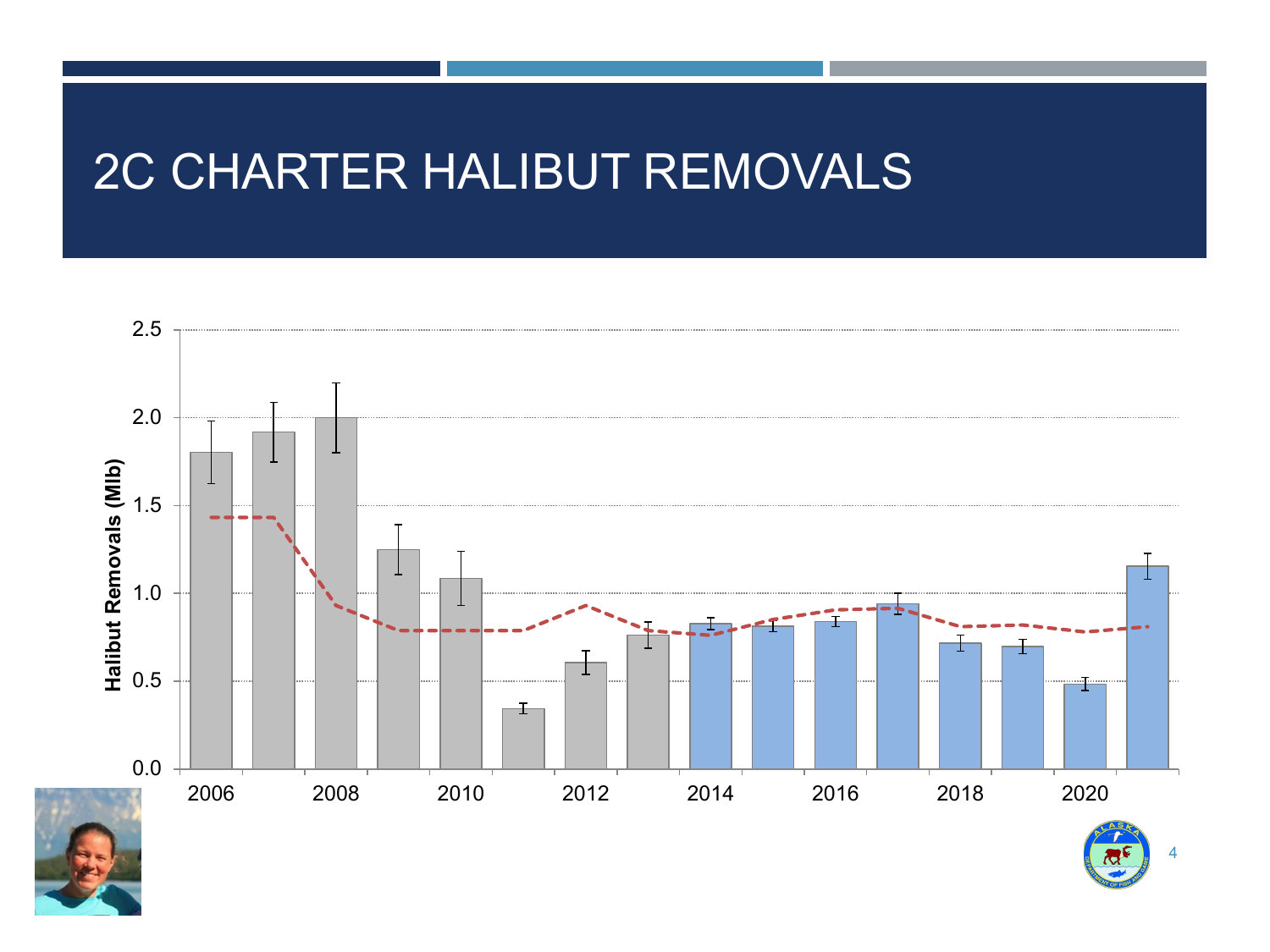### 2C EFFORT





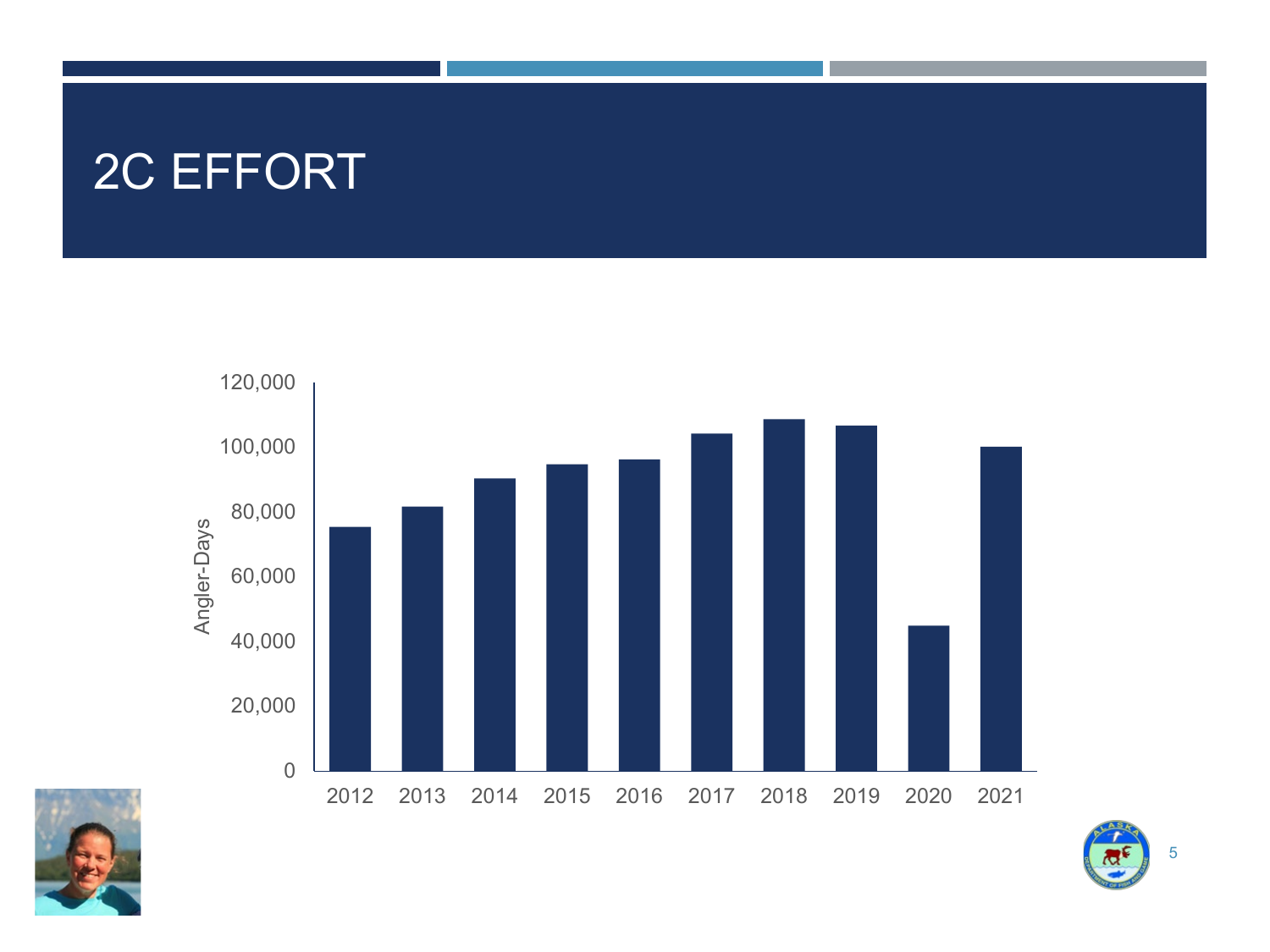### 3A CHARTER HALIBUT REMOVALS





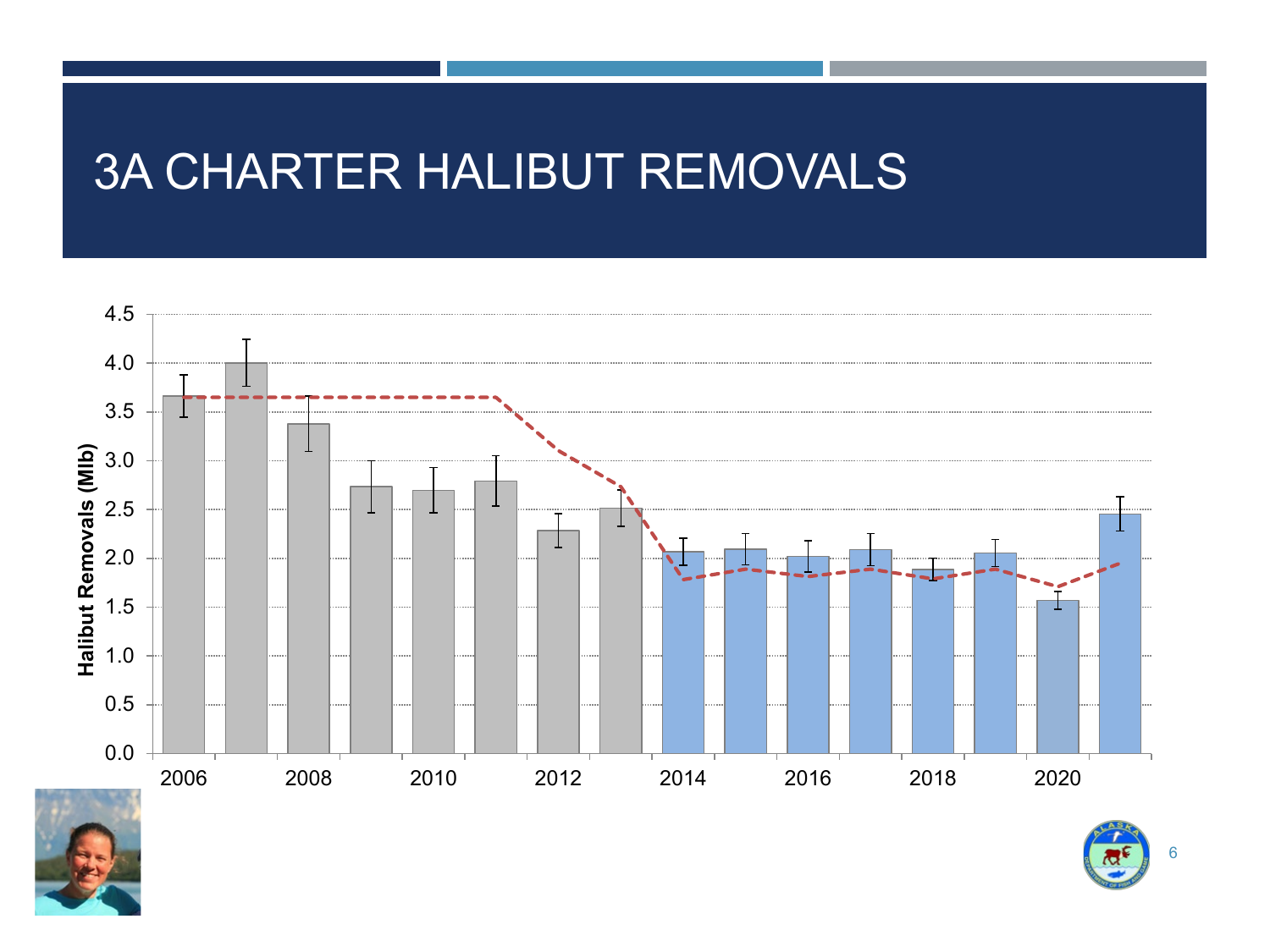### 3A EFFORT





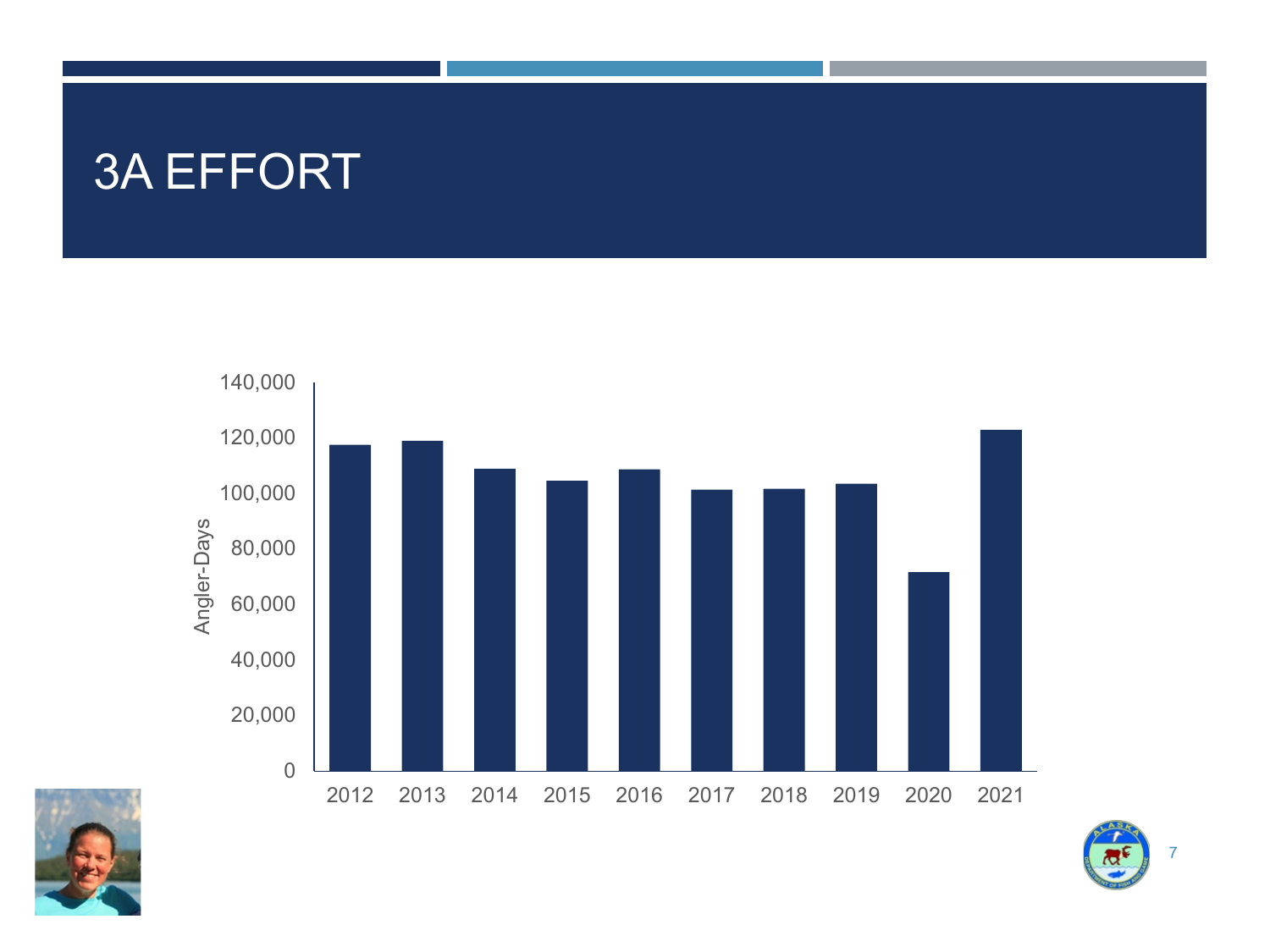## BUSINESSES AND VESSELS HARVESTING HALIBUT

### **2C**

|      | <b>Businesses Vessels</b> |     |
|------|---------------------------|-----|
| 2012 | 255                       | 498 |
| 2013 | 250                       | 501 |
| 2014 | 246                       | 520 |
| 2015 | 241                       | 515 |
| 2016 | 248                       | 532 |
| 2017 | 248                       | 537 |
| 2018 | 244                       | 534 |
| 2019 | 256                       | 545 |
| 2020 | 192                       | 386 |
| 2021 | 227                       | 492 |

#### **3A**

|      | <b>Businesses</b> | <b>Vessels</b> |
|------|-------------------|----------------|
| 2012 | 284               | 405            |
| 2013 | 255               | 386            |
| 2014 | 259               | 399            |
| 2015 | 250               | 407            |
| 2016 | 240               | 388            |
| 2017 | 227               | 374            |
| 2018 | 232               | 391            |
| 2019 | 226               | 399            |
| 2020 | 203               | 343            |
| 2021 | 225               | 384            |



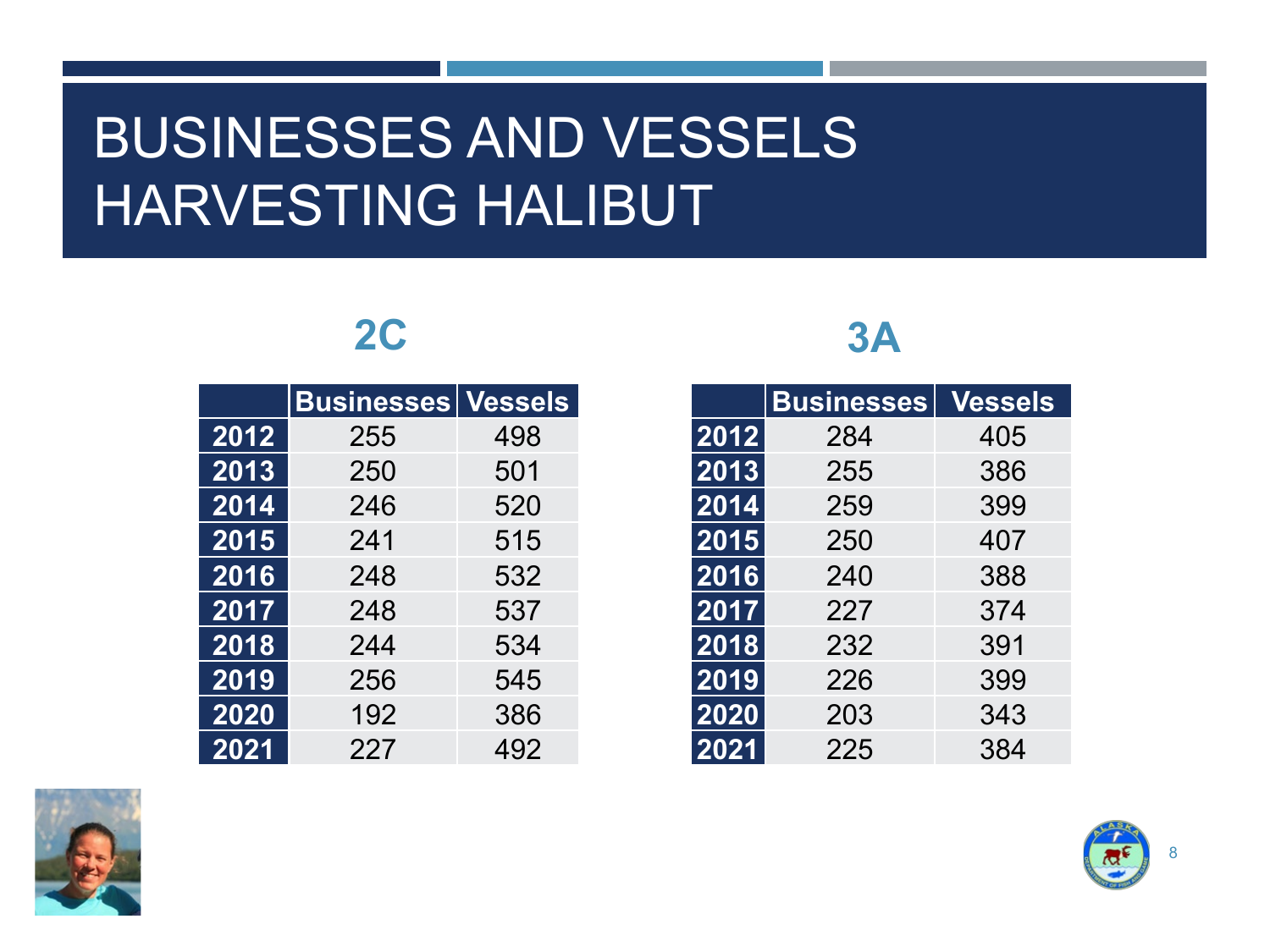### 2C – UNGUIDED HALIBUT REMOVALS

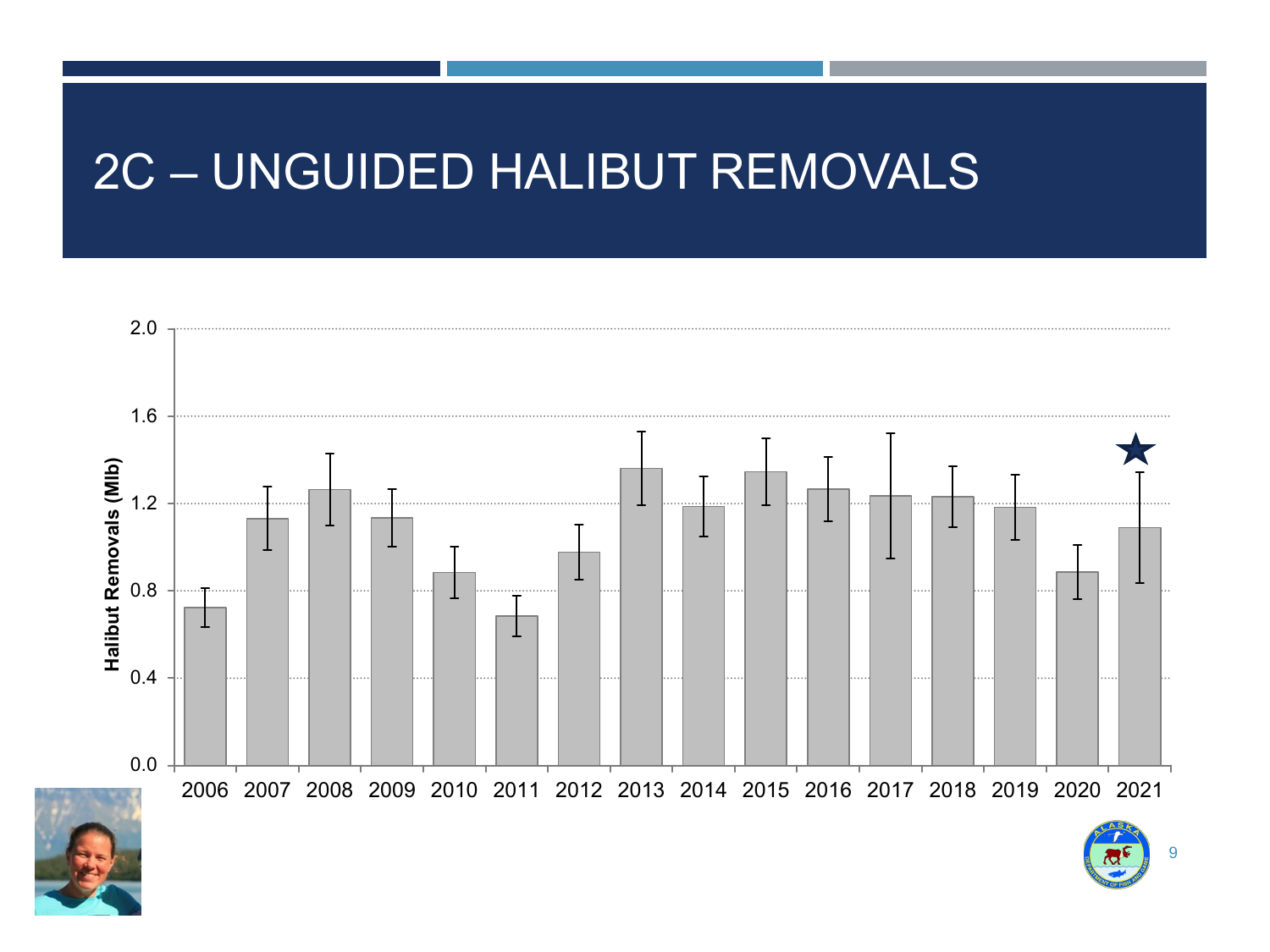### 3A – UNGUIDED HALIBUT REMOVALS

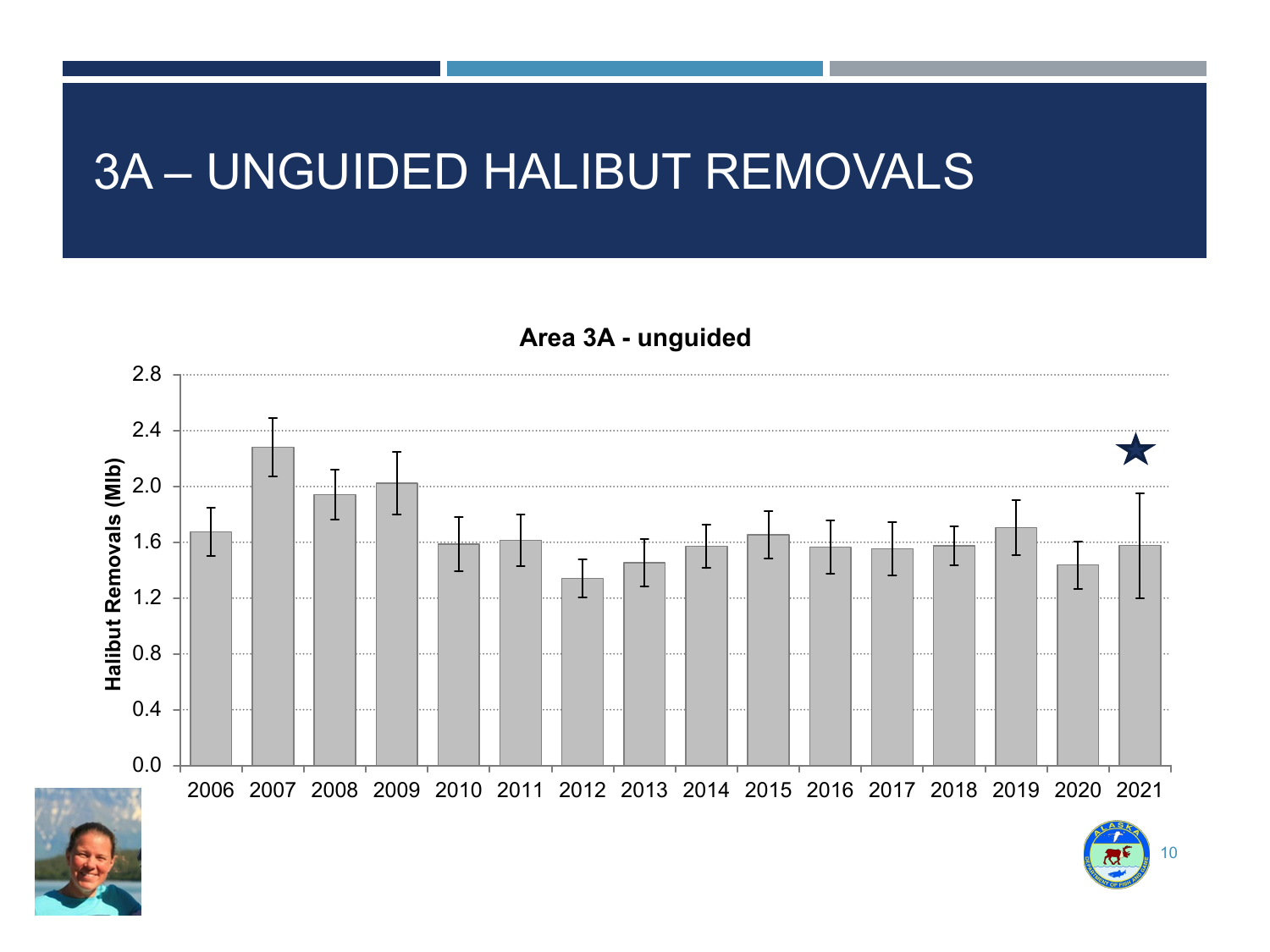### ANALYSIS OF MANAGEMENT MEASURES FOR 2022





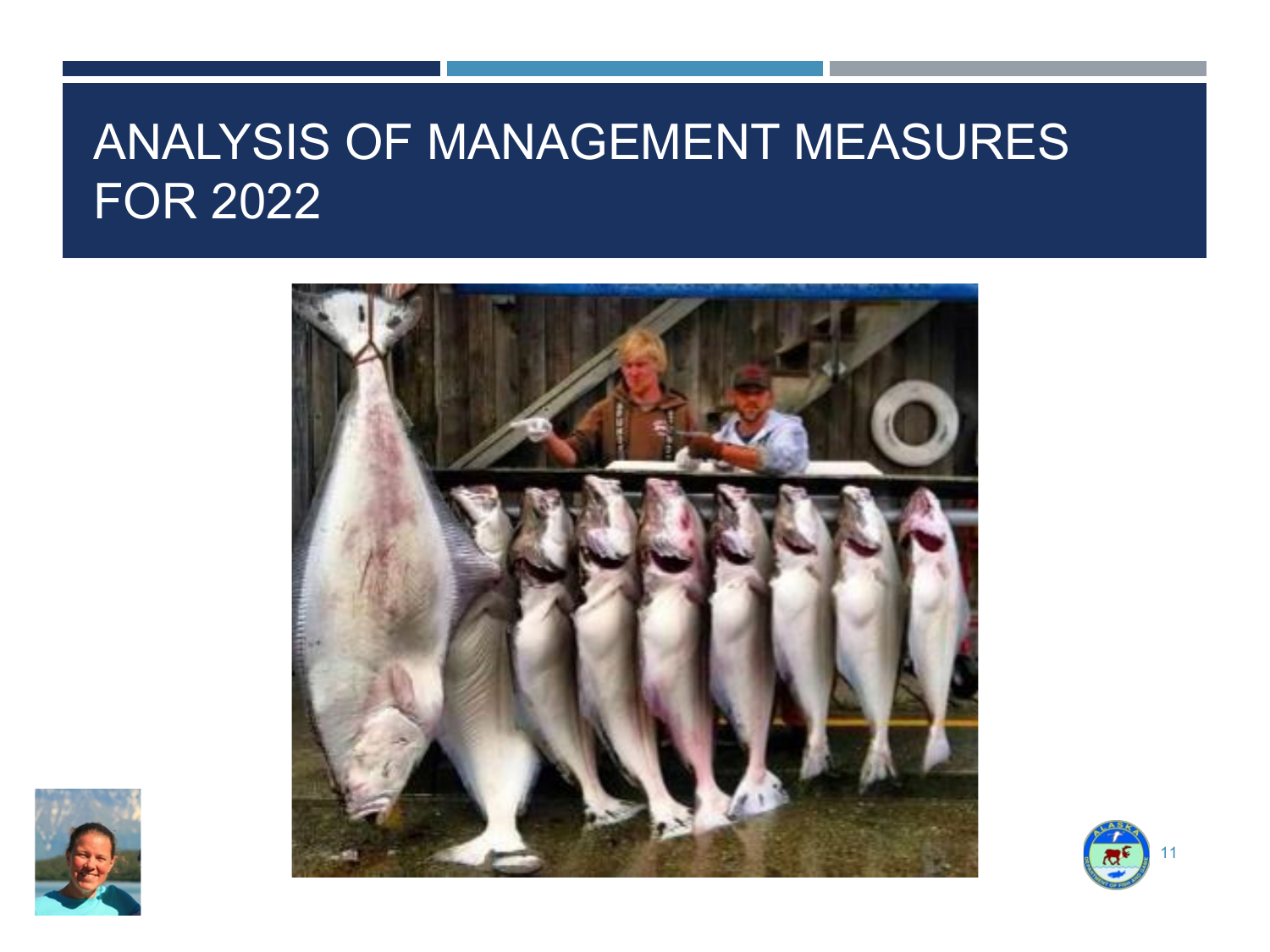# CHARTER ALLOCATION FOR 2022

- **Allocations are currently unknown**
- Reference allocations based on IPHC's interim management procedure
- **Should have contingencies for higher or lower allocations**

|    | <b>Reference</b><br><b>Allocation</b> | 2021<br><b>Allocation</b> |  |
|----|---------------------------------------|---------------------------|--|
| 2C | 0.60                                  | 0.81                      |  |
| ЗД | 2.05                                  | 1.95                      |  |



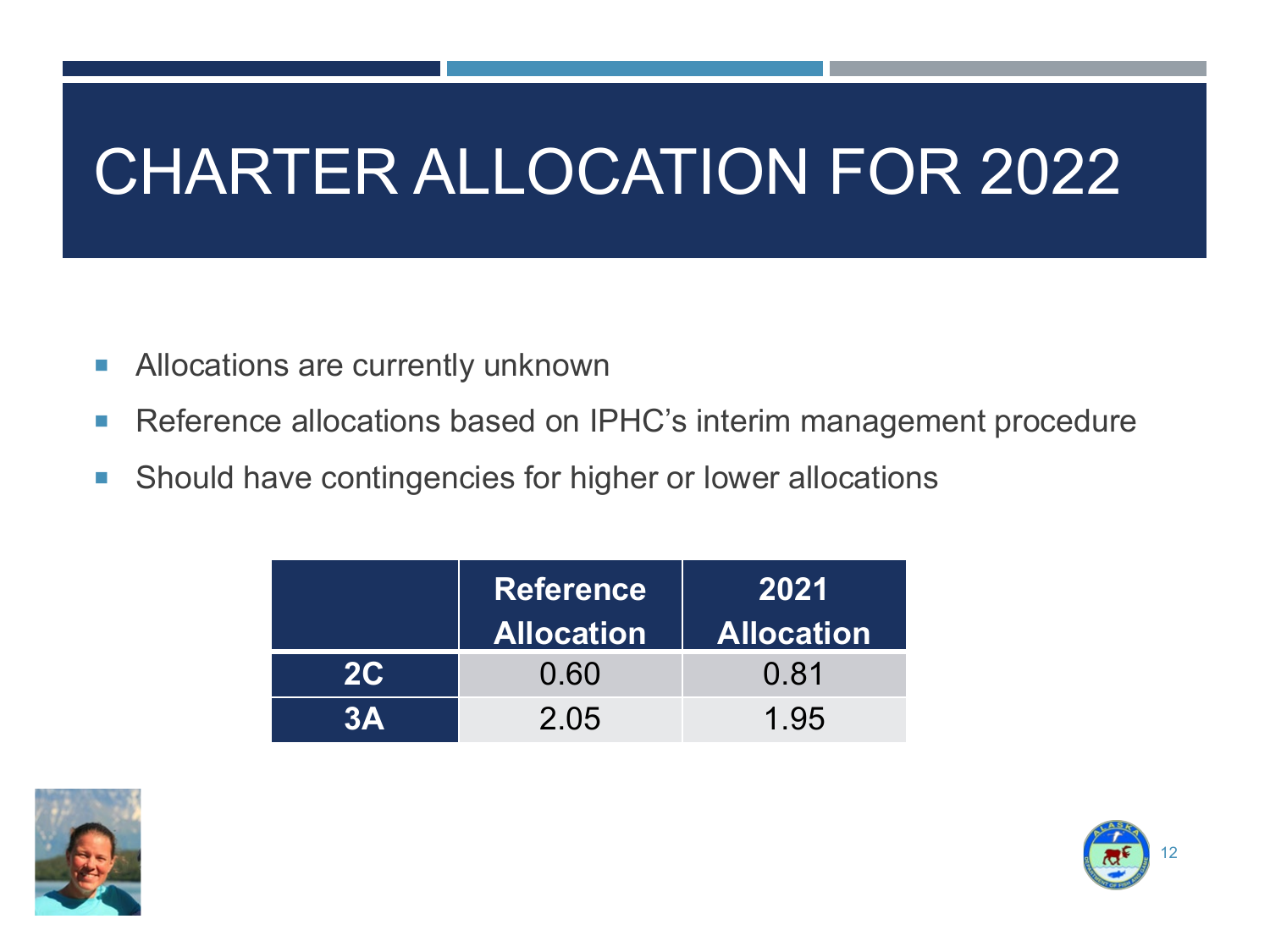# 2C – STATUS QUO FORECAST

- **All forecasts under "normal" conditions**
- 72,865 halibut
	- 95% confidence interval  $60,075 81,655$  halibut
	- **Effort used data from**  $2009 2019$  **and 2021** 
		- Except for Juneau and Ketchikan where 2021 was excluded
		- 2020 excluded from all forecasts
	- HPUE used data through 2019
		- Substantial increases in 2020 and 2021, likely related to changes in size limits and changes to fleet dynamics due to COVID-19
		- Including these years increases projection to 81,800 halibut  $\pm$  8,766 fish



Figure 2

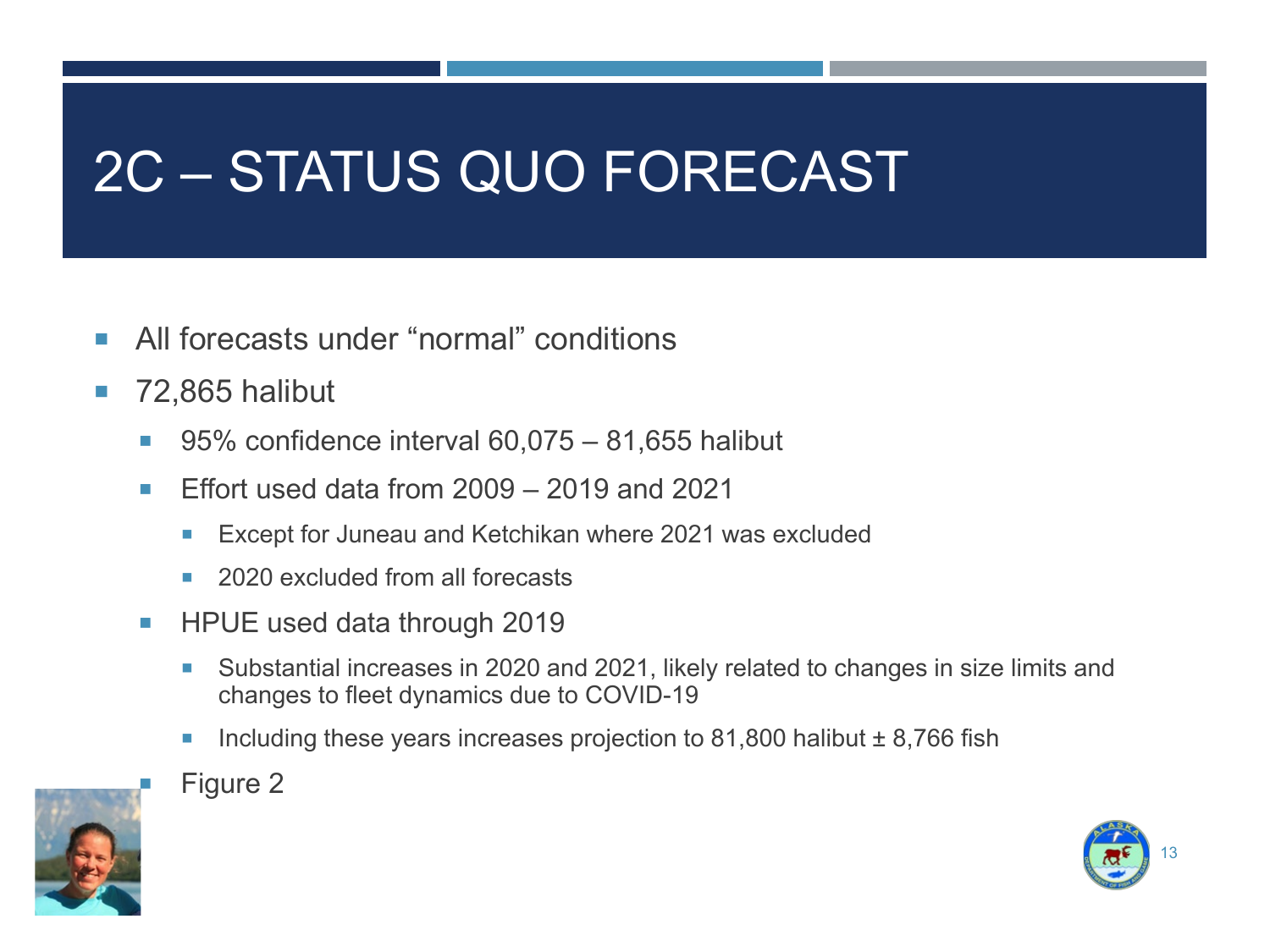## 2C – STATUS QUO FORECAST

Status Quo Regulations:

- **One fish bag limit**
- Reverse slot limit of less than or equal to 50 or greater than or equal to 72 inches

**Status Quo Regulations Projection**

**1.095 Mlb**



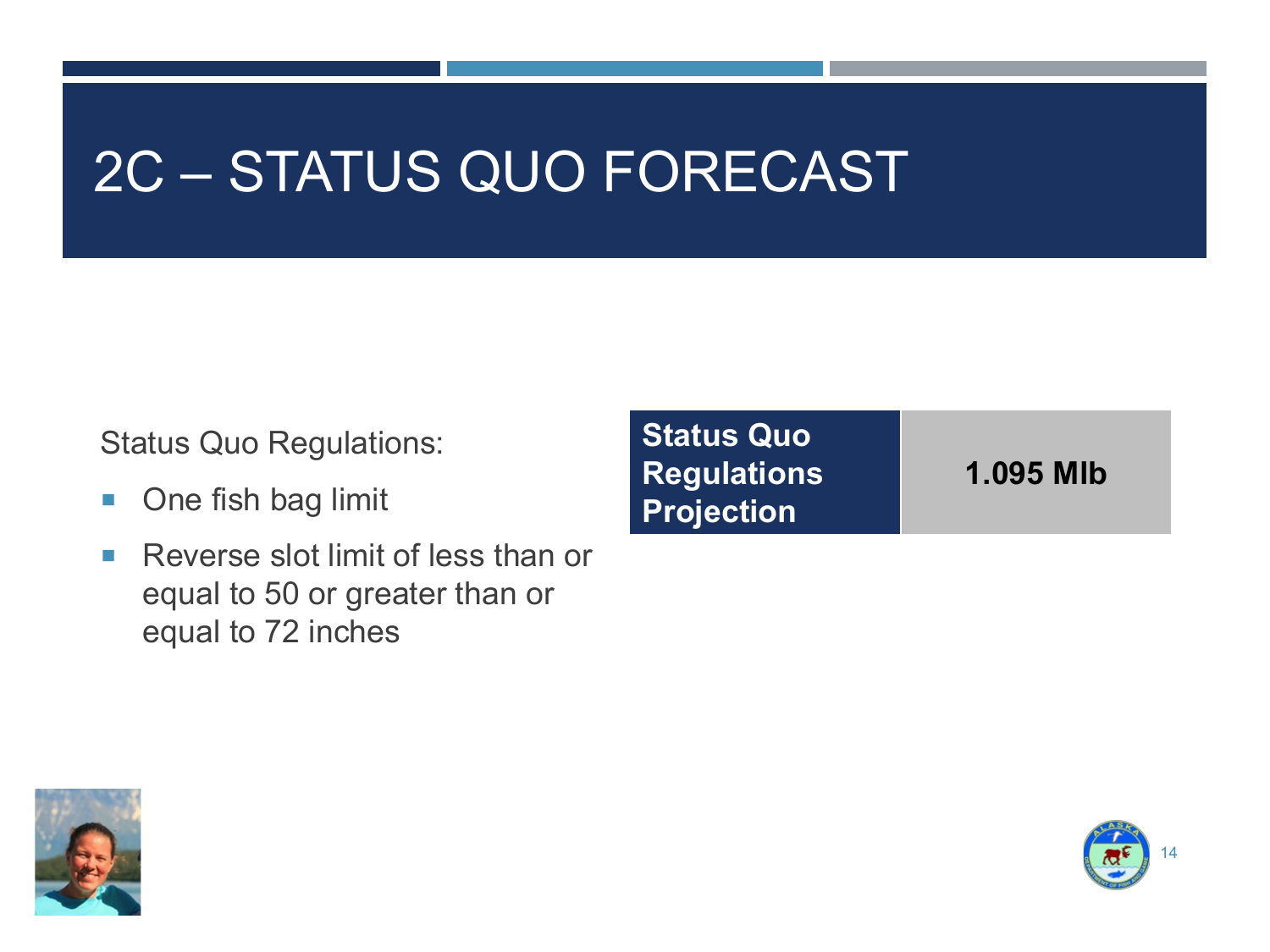## 2C – MANAGEMENT MEASURES FOR 2022

- **Status quo (one fish bag limit with reverse slot limit allowing harvest of a fish less than or equal to 50 inches or greater than or equal to 72 inches)**
- Additional reverse slot limits, with lower limits of the protected slot ranging from 35 to 50 inches and upper limits ranging from 50 to 80 inches
- Additional reverse slot limits with lower limits of the protected slot ranging from 35 to 50 inches and an upper limit of 80 inches with a closed day of the week starting on September 17th and adding closed days to May 15th or for the entire season, analyzed for each day of the week.
- Additional reverse slot limit with lower limits of the protected slot ranging from 35 to 50 inches and an upper limit of 80 inches with a closed day of the week for the entire season (analyzed for each day of the week) and an additional closed day of the week starting on September 17th and adding closed days to May 15th or for the entire season, analyzed for each day of the week.
	- Annual limits of two to four fish, in combination with each of the above options



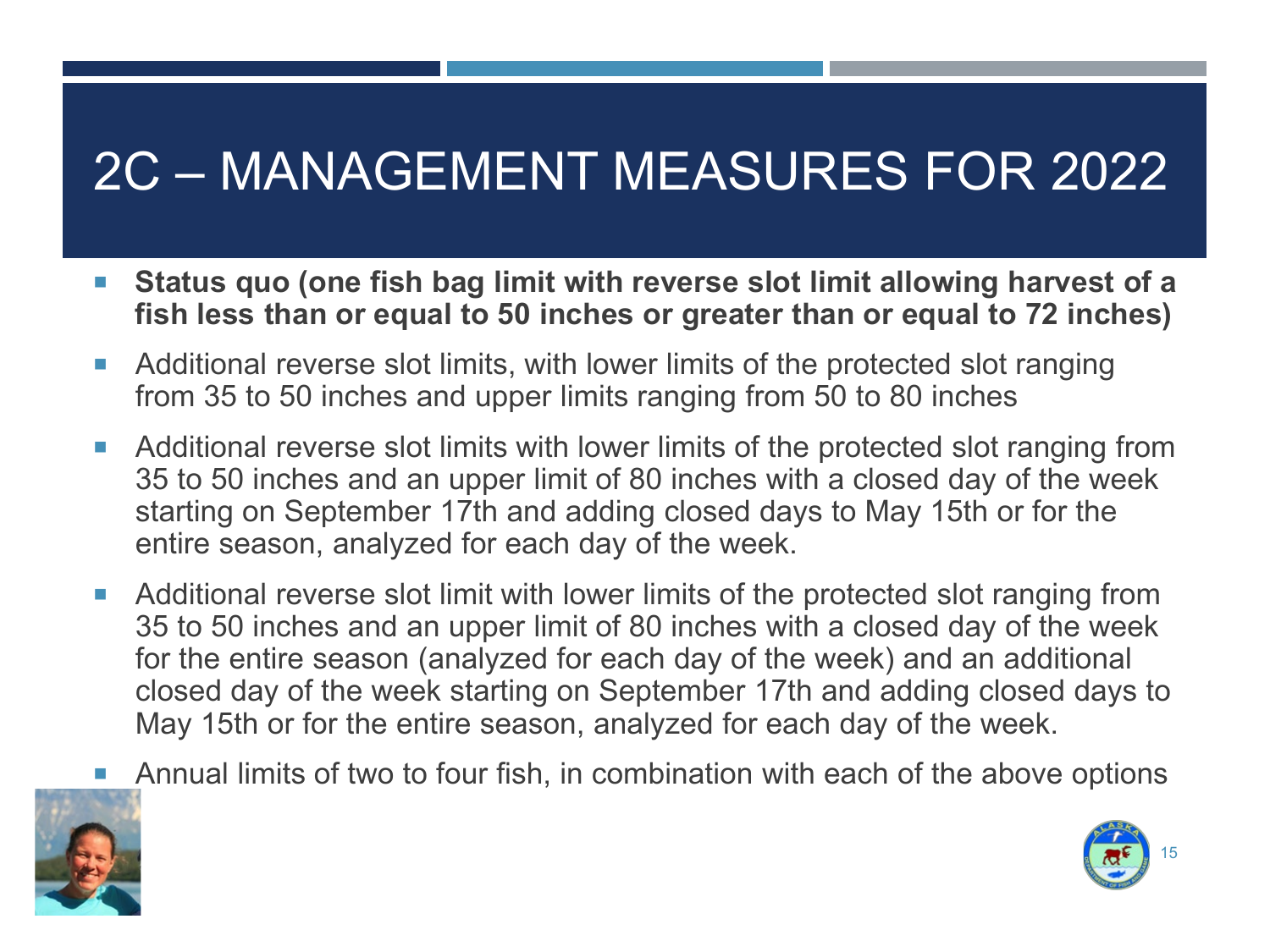## 2C – SUMMARY

| <b>Management Measures</b>                                                                                                                                                                                                                                                                                                                                                                                 | <b>Options Below</b><br><b>Reference Allocation</b><br>$(0.60$ MIb)? | <b>Options Below 2021</b><br>Allocation (0.81 Mlb)? |
|------------------------------------------------------------------------------------------------------------------------------------------------------------------------------------------------------------------------------------------------------------------------------------------------------------------------------------------------------------------------------------------------------------|----------------------------------------------------------------------|-----------------------------------------------------|
| Status Quo (reverse slot with lower limit of 50 inches and upper limit of 72 inches)                                                                                                                                                                                                                                                                                                                       | <b>No</b>                                                            | <b>No</b>                                           |
| Additional reverse slot limits, with lower limits of the protected slot ranging from 35 to 50<br>inches and upper limits ranging from 50 to 80 inches                                                                                                                                                                                                                                                      | <b>No</b>                                                            | <b>Yes</b>                                          |
| Additional reverse slot limits with lower limits of the protected slot ranging from 35 to 50<br>inches and an upper limit of 80 inches with a closed day of the week starting on September<br>17th and adding closed days to May 15th or for the entire season, analyzed for each day of<br>the week.                                                                                                      | <b>Yes</b>                                                           | <b>Yes</b>                                          |
| Additional reverse slot limit with lower limits of the protected slot ranging from 35 to 50<br>inches and an upper limit of 80 inches with a closed day of the week for the entire season<br>(analyzed for each day of the week) and an additional closed day of the week starting on<br>September 17th and adding closed days to May 15th or for the entire season, analyzed for<br>each day of the week. | <b>Yes</b>                                                           | <b>Yes</b>                                          |
| Additional reverse slot limits, with lower limits of the protected slot ranging from 35 to 50<br>inches and upper limits ranging from 50 to 80 inches with annual limits of two to four fish                                                                                                                                                                                                               | <b>Yes</b>                                                           | <b>Yes</b>                                          |
| Additional reverse slot limits with lower limits of the protected slot ranging from 35 to 50<br>inches and an upper limit of 80 inches with a closed day of the week starting on September<br>17th and adding closed days to May 15th or for the entire season, analyzed for each day of<br>the week, with annual limits of two to four fish                                                               | <b>Yes</b>                                                           | <b>Yes</b>                                          |



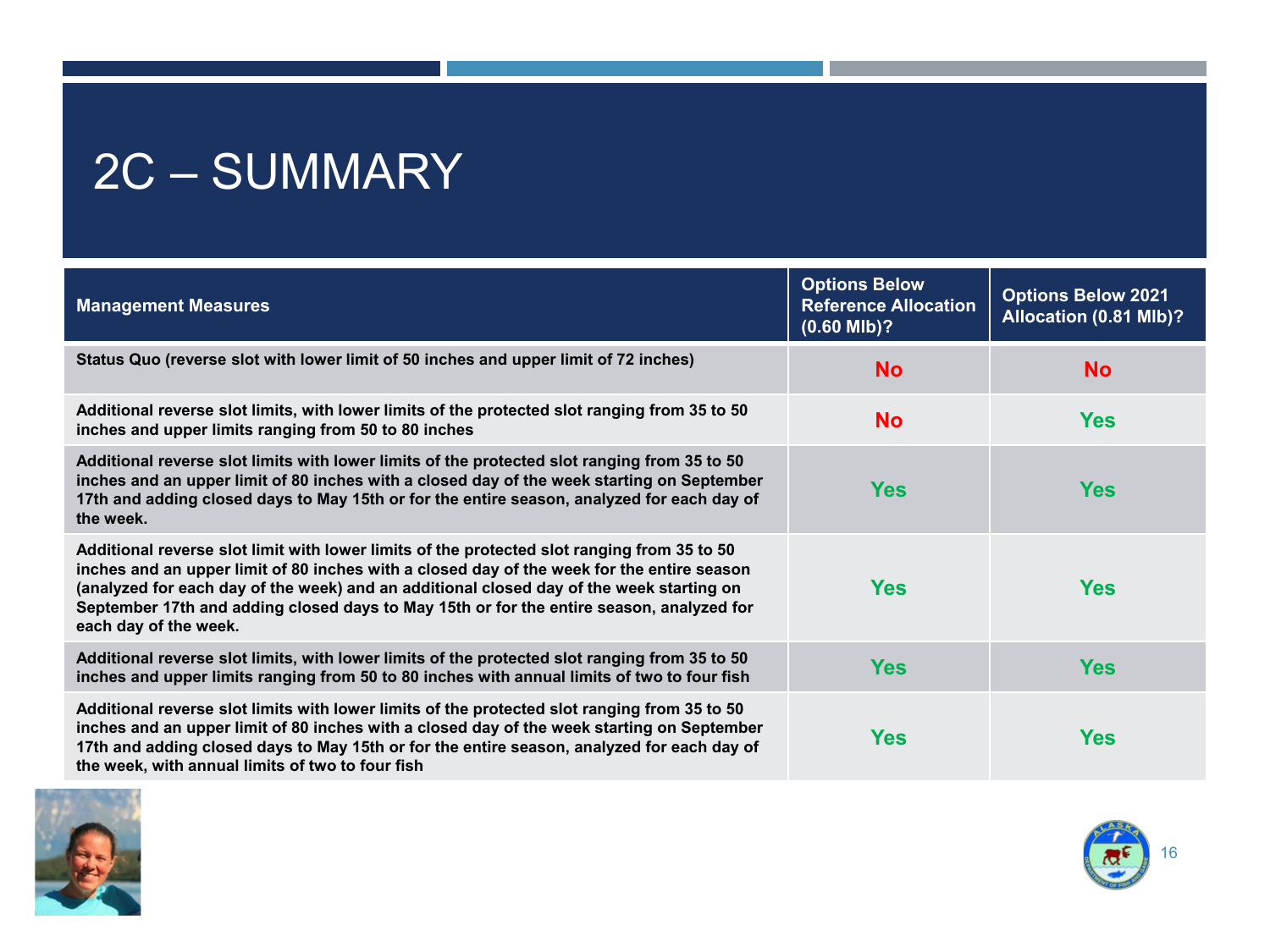### 2C – IMPLEMENTATION CONSIDERATIONS AND SUMMARY

- Day of the week closures
- **Annual limits**
- A lot of uncertainty in harvest forecasts for 2022
- **Recommend more specific requests for future analyses**
- **Many options within likely range of allocations for 2022**
- Management measures will need to be more restrictive than 2021



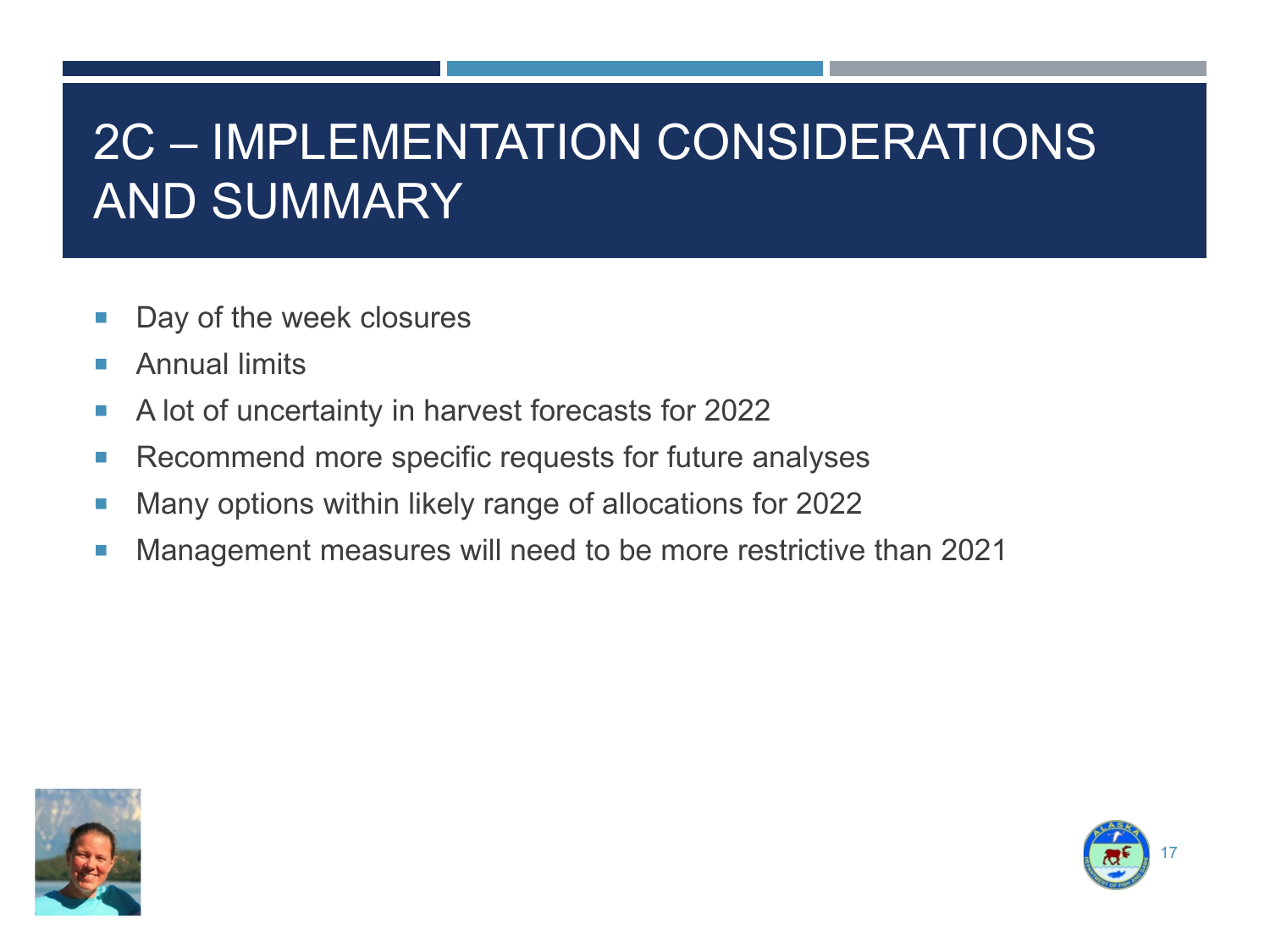## 3A – STATUS QUO FORECAST

- **All forecasts under "normal" conditions**
- **164,382 halibut** 
	- 95% confidence interval 136,222 192,542 halibut
	- **Used 2021 effort for forecasts**
	- **HPUE used data through 2019** 
		- Substantial increases in 2020 and 2021, likely related to changes in size limits and may also have been impacted by removal of annual limit
		- Including these years increases projection to  $184,254$  halibut  $\pm 11,027$  fish
	- $\blacksquare$  Figure 3



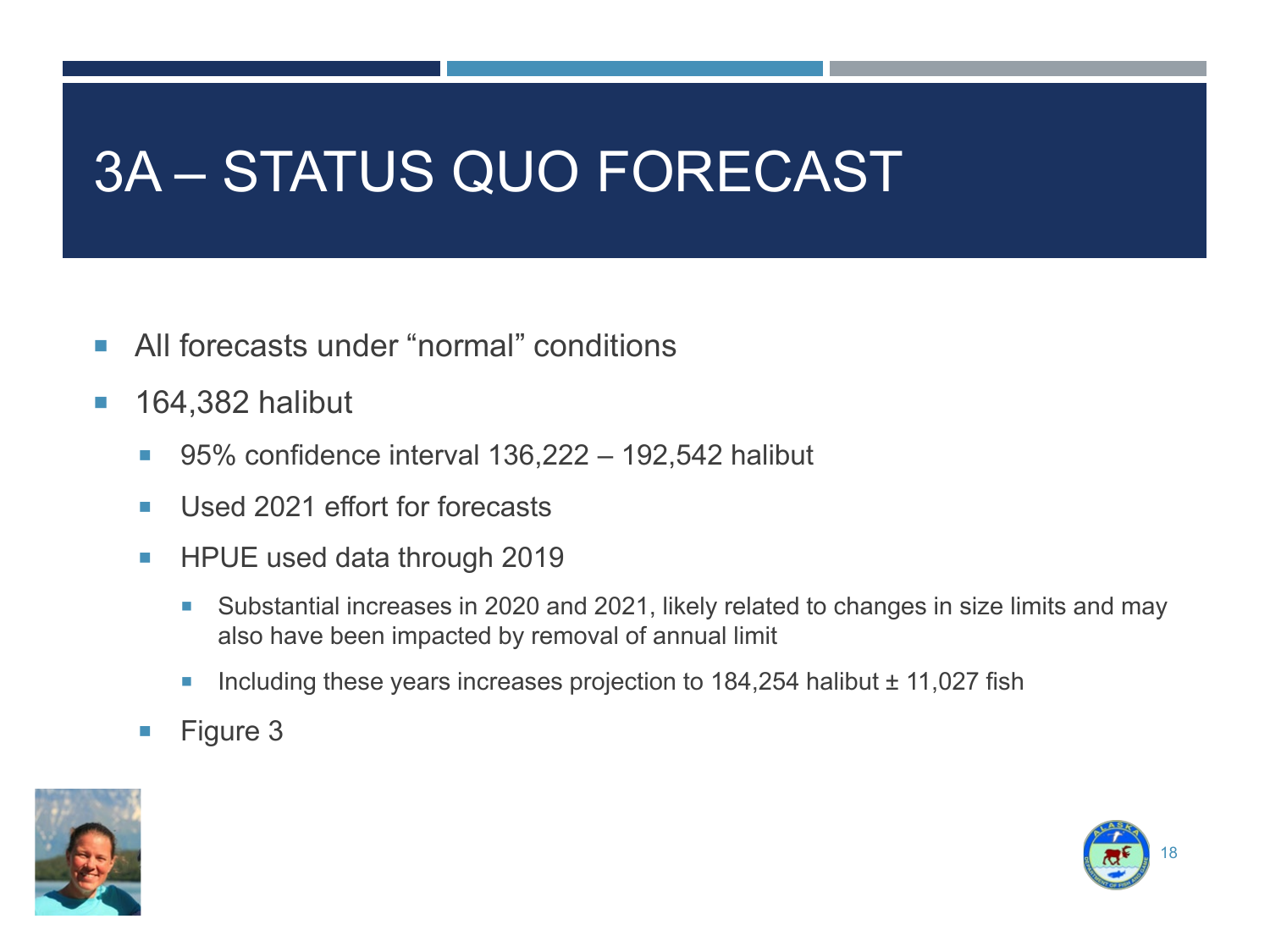## 3A – STATUS QUO FORECAST

Status Quo Regulations:

- Two fish bag limit: one any size, one less than or equal to 32 inches
- **One trip per vessel per day and** per charter halibut permit per day
- **Nednesdays closed to retention** of halibut





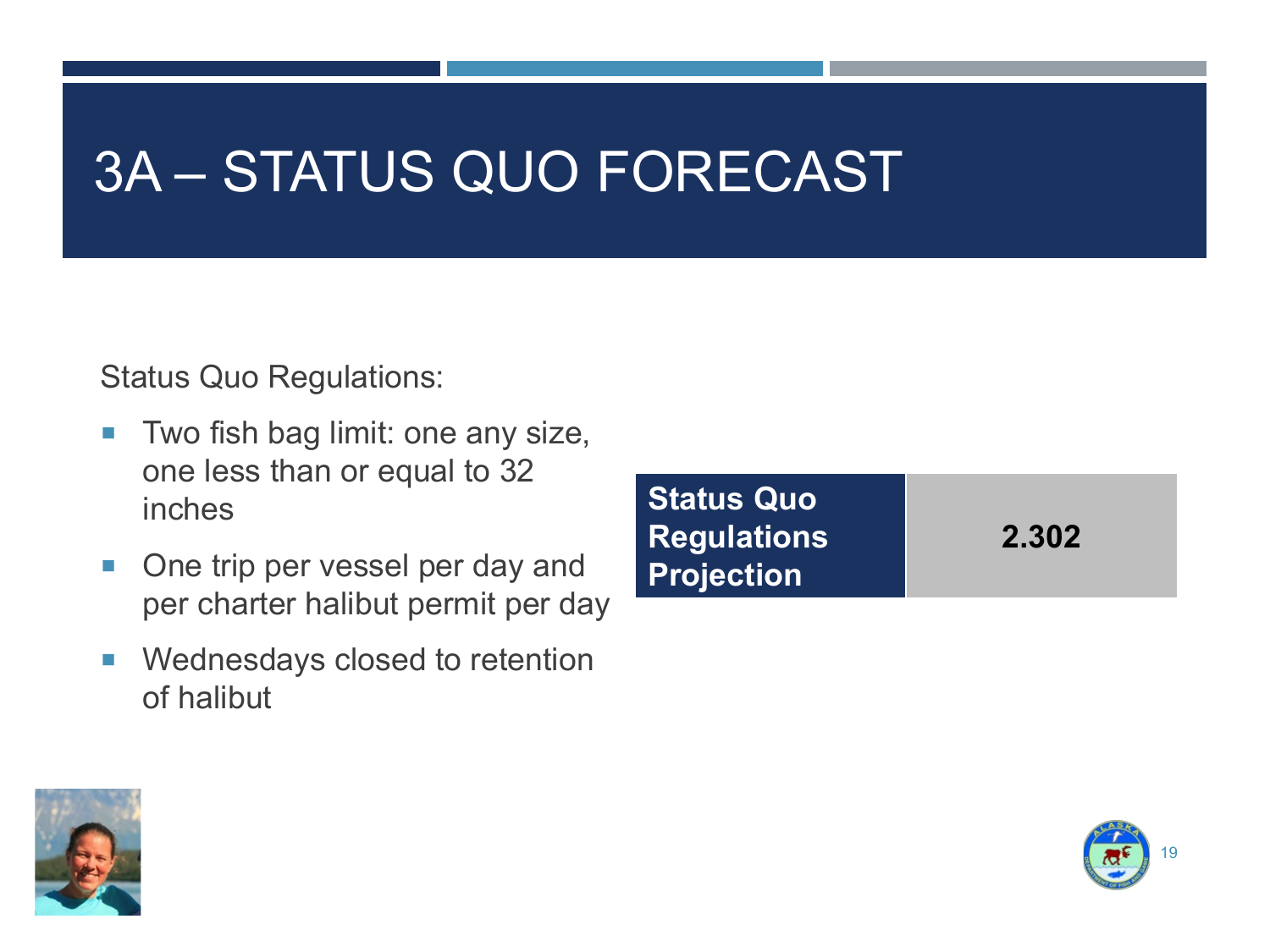## 3A – MANAGEMENT MEASURES FOR 2022

- **Status quo (two-fish bag limit with a 32-inch maximum size limit on one fish, one trip per vessel and one trip per CHP per day, and a Wednesday closure all year)**
- **Additional size limits on one fish ranging from 26 to 32 inches combined with one or more Tuesday** closures from June 1st to August 31st or for the entire season
- **Additional size limits on one fish ranging from 26 to 32 inches with Tuesdays closed for the entire** season combined with one or more Monday or Thursday closures from June 1st to August 31st or for the entire season
- Additional size limits on one fish ranging from 26 to 32 inches combined with annual limits of two to four fish
- Additional size limits on one fish ranging from 26 to 32 inches combined with annual limits of two to four fish and one or more Tuesday closures from June 1st to August 31st or for the entire season
- A one-fish bag limit with no size limit with or without a Wednesday closure for the entire season
- A one-fish bag limit with reverse slot limits with lower limits of the protected slot ranging from 35 to 60 inches and upper limits ranging from 60 to 80 inches combined with one or more Wednesday closures from June 1st to August 31st or for the entire season or all Wednesdays closed with one or more Tuesday closures from June 1st to August 31st or for the entire season
- A seasonal closure prior to May 16th and after July 31st or prior to June 1st and after July 31st with all days of the week open and other status quo management measures



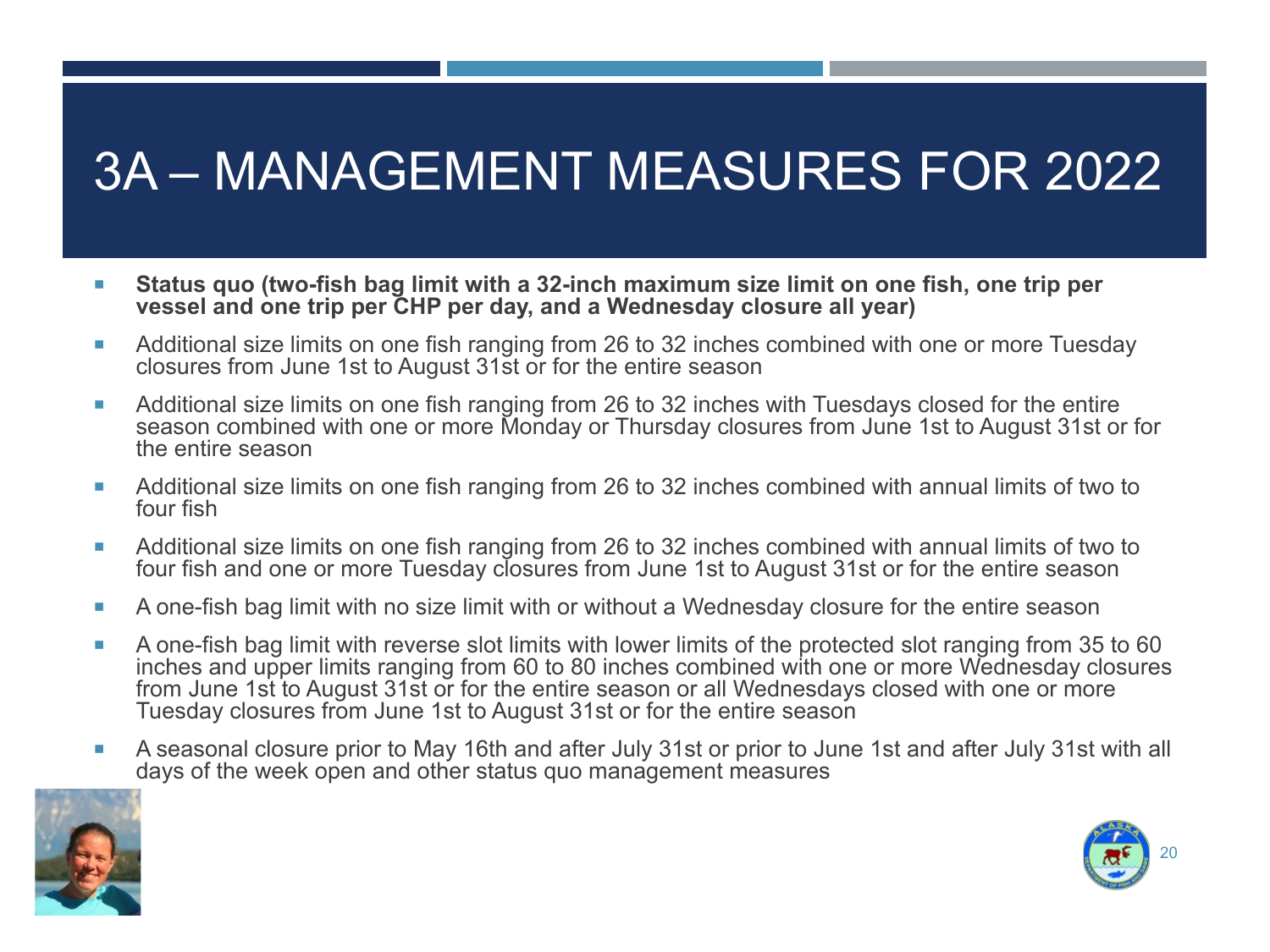## 3A – SUMMARY

| <b>Management Measures</b>                                                                                                                                                                                                                                                     | <b>Options Below</b><br><b>Reference Allocation</b><br>$(2.05$ Mlb $)$ ? | <b>Options Below 2021</b><br>Allocation (1.95 Mlb)? |
|--------------------------------------------------------------------------------------------------------------------------------------------------------------------------------------------------------------------------------------------------------------------------------|--------------------------------------------------------------------------|-----------------------------------------------------|
| Status quo (two-fish bag limit with a 32-inch maximum size limit on one fish, one trip per<br>vessel and one trip per CHP per day, and a Wednesday closure all year)                                                                                                           | <b>No</b>                                                                | <b>No</b>                                           |
| Additional size limits on one fish ranging from 26 to 32 inches combined with one or more<br><b>Tuesday</b>                                                                                                                                                                    | <b>Yes</b>                                                               | <b>Yes</b>                                          |
| Additional size limits on one fish ranging from 26 to 32 inches with Tuesdays closed for the<br>entire season combined with one or more Monday or Thursday closures                                                                                                            | <b>Yes</b>                                                               | <b>Yes</b>                                          |
| Additional size limits on one fish ranging from 26 to 32 inches combined with annual limits<br>of two to four fish                                                                                                                                                             | <b>Yes</b>                                                               | <b>Yes</b>                                          |
| Additional size limits on one fish ranging from 26 to 32 inches combined with annual limits<br>of two to four fish and one or more Tuesday                                                                                                                                     | <b>Yes</b>                                                               | <b>Yes</b>                                          |
| A one-fish bag limit with no size limit with or without a Wednesday closure for the entire<br>season                                                                                                                                                                           | <b>Maybe</b>                                                             | <b>No</b>                                           |
| A one-fish bag limit with reverse slot limits with lower limits of the protected slot ranging<br>from 35 to 60 inches and upper limits ranging from 60 to 80 inches combined with one or<br>more Wednesday closures or all Wednesdays closed with one or more Tuesday closures | <b>Yes</b>                                                               | <b>Yes</b>                                          |
| A seasonal closure prior to May 16th and after July 31st or prior to June 1st and after July<br>31st with all days of the week open                                                                                                                                            | <b>Yes</b>                                                               | <b>Yes</b>                                          |



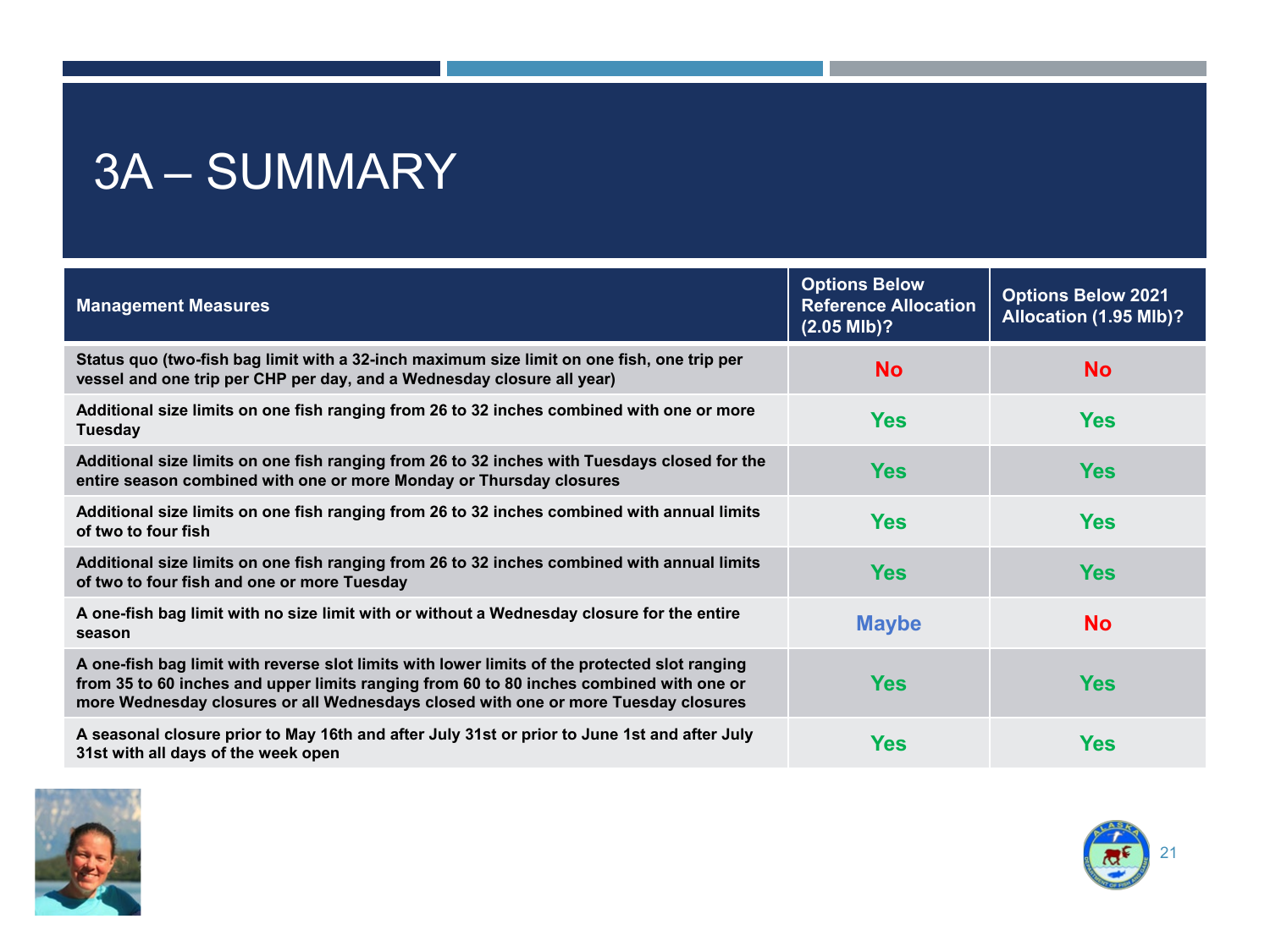### 3A – IMPLEMENTATION CONSIDERATIONS AND SUMMARY

- Day of the week closures
- **Annual limits**
- One fish bag limit with no size limit
- Release mortality
- A lot of uncertainty in harvest forecasts for 2022
- Recommend more specific requests for future analyses
- Many options within likely range of allocations for 2022
- Management measures will need to be more restrictive than 2021